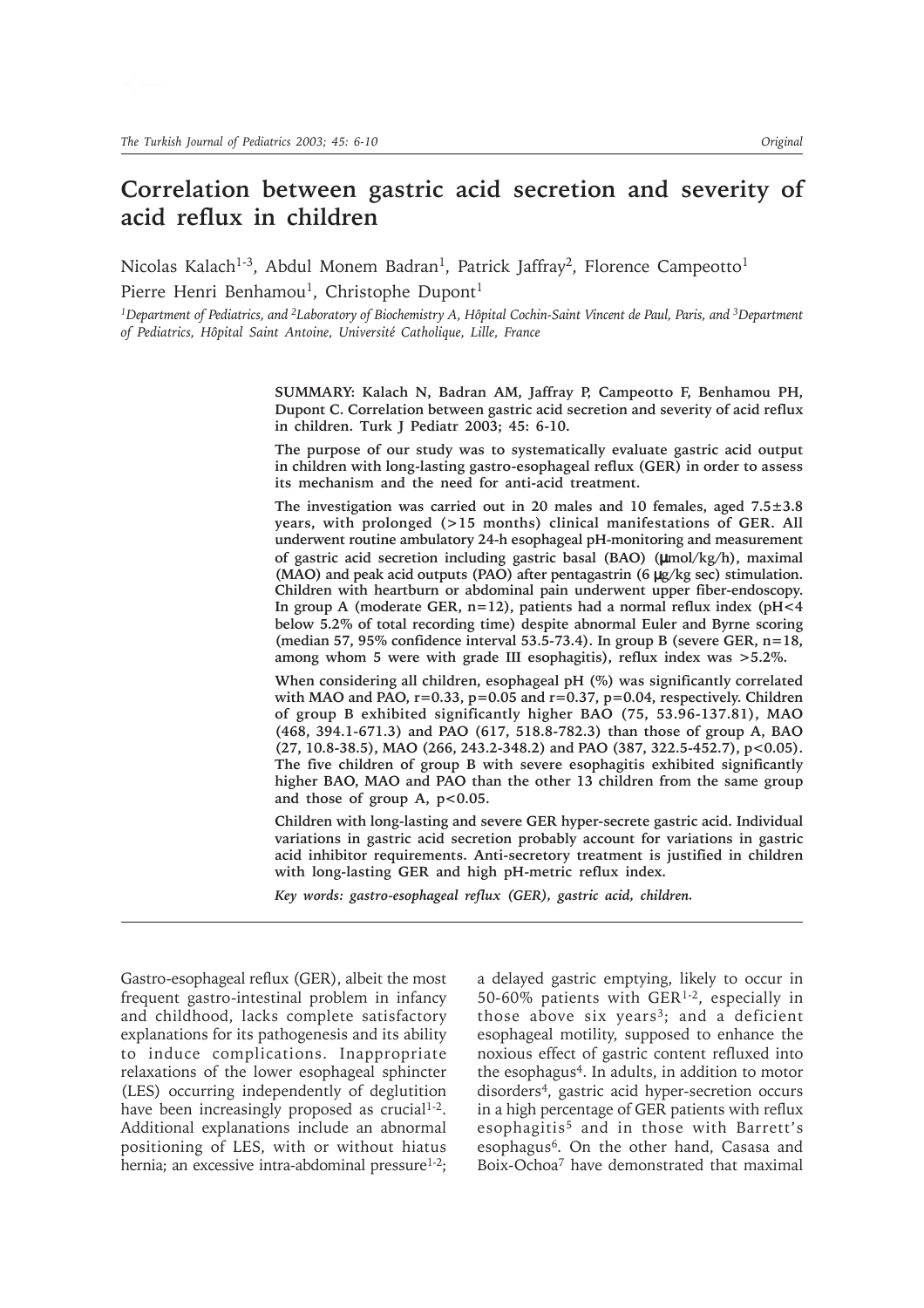acid output (MAO) but not basal acid output (BAO) was significantly more important in children who needed a surgical intervention for controlling their symptoms.

The purpose of our study was to systematically evaluate gastric acid output in children with severe and long lasting GER in order to assess both its mechanism and the need for anti-acid treatment.

### **Material and Methods**

We evaluated 30 children (20 males, 10 females) aged  $7.5 \pm 3.8$  years  $(1.25 - 14.5)$ , none with neurological impairment, referred for GERrelated digestive symptoms (vomiting, regurgitation, heartburn, abdominal pain) and/ or respiratory and/or ear-nose and throat (ENT) symptoms (recurrent respiratory infections, nocturnal cough, otitis media,sinusitis or laryngitis) for a prolonged duration (i.e. >15 months), thus ruling out children with benign infantile reflux of infancy. The overall duration of symptoms was 15 to 36 months. All children underwent ambulatory 24 h esophageal pHmonitoring and measurement of gastric acid

secretion. Children with heartburn and abdominal pain (group A: patients n° 9-12; group B: patients n° 26-30) underwent upper digestive fiber-endoscopy and gastric biopsy. Most patients had received several treatments prior to the study. However, a washout period of eight days was always secured before investigation.

The cohort was then analyzed according to the severity of the pH-metric findings. In group A (moderate GER, n=12), patients had a normal ESPGHAN8 reflux index (recording duration with pH<4 below 5.2% of total recording time) despite an abnormal Euler and Byrne9 scoring ([total number of 24 h reflux episodes plus 4 times the number of reflux episodes >5 min]>50): median 57, 95% confidence interval (CI) 53.5-73.4. Endoscopy, when performed, demonstrated a normal esophageal mucosa (Table I). In group B (severe GER, n=18, with grade III esophagitis in the 5 investigated by endoscopy), the reflux index was  $>5.2\%$ . Written parental consent was obtained in all children. Clinical and laboratory characteristics for all children are summarized in Table I.

**Table I.** Clinical and Laboratory Characteristics of Children with Gastro-Esophageal Reflux (n=30)

| Patient<br>no. | Age<br>(months) | Sex    | Clinical manifestations       | pH metry<br>% time<br>pH<4 | <b>BAO</b><br>$\mu$ mol/kg/h | <b>MAO</b><br>$\mu$ mol/kg/h | PAO<br>$\mu$ mol/kg/h |                                                          |
|----------------|-----------------|--------|-------------------------------|----------------------------|------------------------------|------------------------------|-----------------------|----------------------------------------------------------|
| 1              | 37              | Female | Recurrent pulmonary infection | 3.3                        | 24                           | 200                          | 300                   |                                                          |
| 2              | 102             | Female | Recurrent pulmonary infection | 3.1                        | 9.9                          | 419                          | 507                   |                                                          |
| 3              | 168             | Male   | Recurrent pulmonary infection | 4.5                        | 18                           | 273                          | 384                   | $\begin{array}{c}\n\text{Moderate} \\ n=12\n\end{array}$ |
| 4              | 60              | Female | Recurrent ENT infection       | $\overline{3}$             | 64                           | 211                          | 251                   |                                                          |
| 5              | 62              | Female | Recurrent ENT infection       | 2.9                        | 30                           | 260                          | 350                   |                                                          |
| 6              | 174             | Female | Recurrent ENT infection       | 4.8                        | 17                           | 280                          | 370                   |                                                          |
| 7              | 50              | Male   | Recurrent ENT infection       | 4.8                        | 20                           | 230                          | 280                   | up A:<br>GER,                                            |
| 8              | 81              | Male   | Recurrent ENT infection       | 2.8                        | 210                          | 440                          | 540                   | Group                                                    |
| 9              | 15              | Male   | Regurgitations                | 3.2                        | 31                           | 240                          | 300                   |                                                          |
| 10             | 82              | Male   | Regurgitations                | 3.6                        | 120                          | 390                          | 530                   |                                                          |
| 11             | 35              | Female | Regurgitations                | 3.4                        | $\mathbf{0}$                 | 257                          | 356                   |                                                          |
| 12             | 72              | Female | Regurgitations                | 3                          | 36                           | 349                          | 484                   |                                                          |
| 13             | 24              | Male   | Recurrent pulmonary infection | 19.8                       | 30                           | 280                          | $360 -$               |                                                          |
| 14             | 37              | Male   | Recurrent pulmonary infection | 5.7                        | 40                           | 180                          | 290                   |                                                          |
| 15             | 60              | Male   | Recurrent pulmonary infection | 9.6                        | 150                          | 540                          | 740                   |                                                          |
| 16             | 79              | Male   | Recurrent pulmonary infection | 9.7                        | 140                          | 420                          | 520                   |                                                          |
| 17             | 101             | Male   | Recurrent pulmonary infection | 37                         | 80                           | 420                          | 600                   |                                                          |
| 18             | 107             | Female | Recurrent pulmonary infection | 17.9                       | 118                          | 412                          | 475                   |                                                          |
| 19             | 111             | Male   | Recurrent pulmonary infection | 7.9                        | 70                           | 460                          | 640                   | $18\,$                                                   |
| 20             | 140             | Female | Recurrent pulmonary infection | 5.7                        | 110                          | 260                          | 290                   | Severe<br>$\mathbf{u}$                                   |
| 21             | 156             | Male   | Recurrent pulmonary infection | 13.6                       | 37.8                         | 562.2                        | 707.1                 | $\Xi$<br>$\dot{\Xi}$                                     |
| 22             | 161             | Male   | Recurrent pulmonary infection | 10.9                       | 88                           | 476                          | 601                   |                                                          |
| 23             | 172             | Male   | Recurrent pulmonary infection | 7.4                        | 24.2                         | 354                          | 614                   | GER,<br>Group                                            |
| 24             | 108             | Male   | Recurrent ENT infection       | 33.6                       | 69.5                         | 915                          | 1191                  |                                                          |
| 25             | 78              | Male   | Recurrent ENT infection       | 23.8                       | 100                          | 400                          | 480                   |                                                          |
| 26             | 58              | Male   | Pyrosis-esophagitis           | 9.6                        | 39                           | 953                          | 1138                  |                                                          |
| 27             | 62              | Male   | Pyrosis-esophagitis           | 8.7                        | 70                           | 500                          | 625                   |                                                          |
| 28             | 67              | Male   | Pyrosis-esophagitis           | 7.2                        | 400                          | 960                          | 1120                  |                                                          |
| 29             | 70              | Female | Pyrosis-esophagitis           | 10.4                       | 200                          | 720                          | 930                   |                                                          |
| 30             | 125             | Male   | Pyrosis-esophagitis           | 61.1                       | 100                          | 520                          | 700.                  |                                                          |

GER : gastro-esophageal reflux.

BAO : gastric basal acid output.<br>
GER : gastro-esophageal reflux.<br>
ENT : ear, nose and throat.<br>
PAO : gastro-esophageal reflux.<br>
ENT : ear, nose and throat.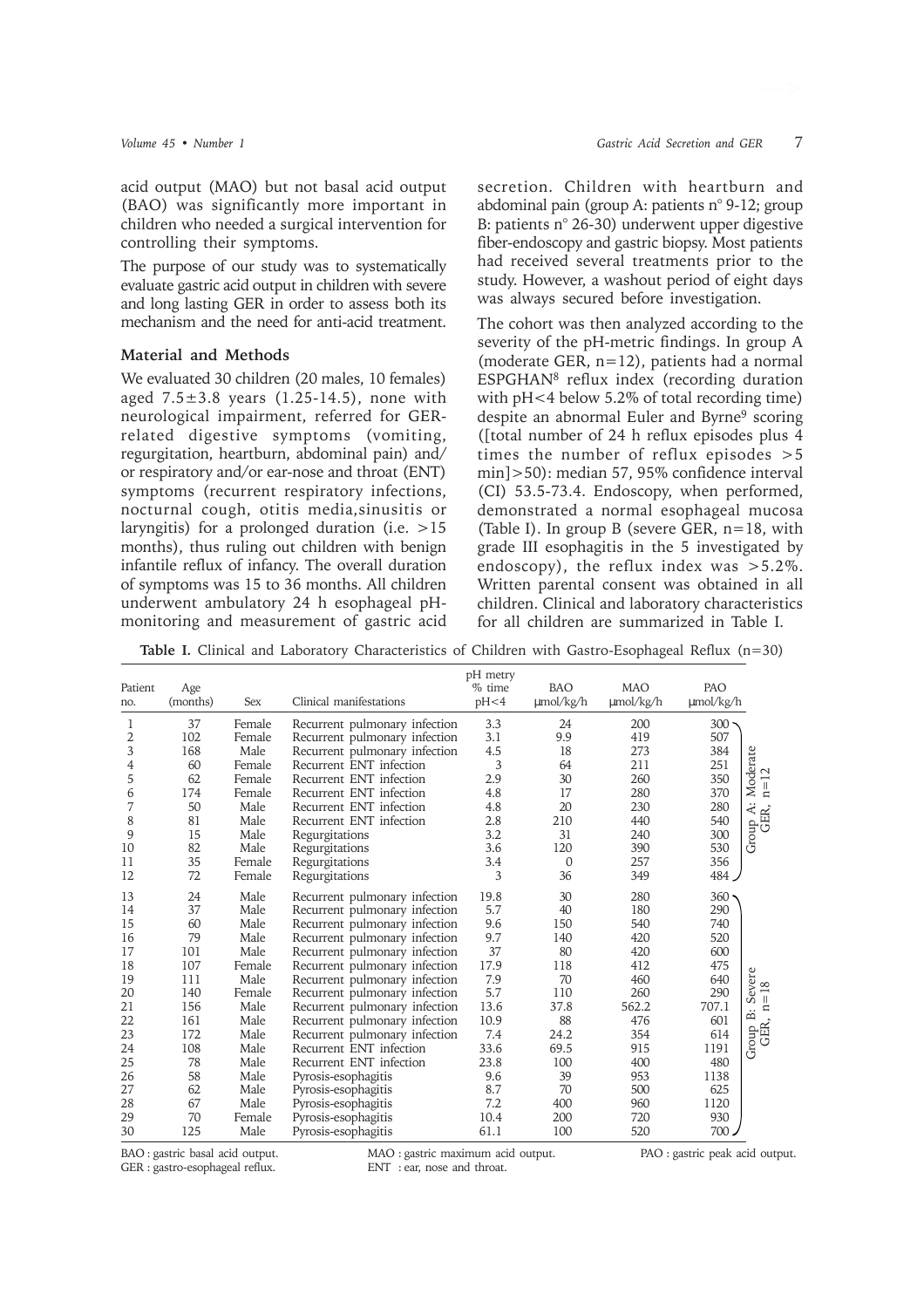underwent endoscopy.

Ambulatory 24 h pH monitoring was carried out with a Digitrapper Mark III\* monitor (Synectics, Stockholm, Sweden) equipped with antimony probes (Ingold, type 91-90011, diameter 2.1 mm, length 175 cm) placed 3 cm above the LES according to Strobel et al.'s<sup>10</sup> formula and verified by chest X-ray film.

Prior to gastric acid secretion test, children were fasted overnight. All anti-acid medications were withheld for the preceding week (8 days). A nasogastric tube (size 8-10 according to age) was placed and verified for correct positioning by listening to the abdomen while injecting 10-15 ml of air and by recovering acid secretion on a pH paper. Children were placed lying in left lateral position and the stomach was cleaned of all secretion by infusion of 15-20 ml distilled water and aspiration of at least 80% of the injected water within 10 min. A first aliquot not considered in analysis (sample zero) was sampled after 15 min to ensure gastric emptying. BAO (µmol/kg/h) was measured by four consecutive 15-min samples of gastric fluid, i.e. the first hour secretion after overnight fasting, collected by continuous aspiration. After a subcutaneous injection of pentagastrin (6 µg/kg), gastric secretion was again collected in 15-min aliquots for one hour. MAO was he post-pentagastrin whole one-hour secretion (4 consecutive 15-min samples of gastric fluid) and peak acid output (PAO) the two consecutive largest samples (2 consecutive 15-min samples of gastric fluid) with secretion converted and expressed in µmol/kg/h. All samples were refrigerated and analyzed within 24-48 hours. For

every aliquot the volume and the hydrogen ion concentration were measured by titration with NaOH in the presence of the Topffer reactive.

After pentagastrin stimulation, nine children showed side effects ranging from restlessness or strange feeling (3 children), to brief nausea (3 children) or a brief episode of vomiting (3 children). All these side effects happened within 2-5 minutes of infection and ceased spontaneously after 0.5-2 minutes.

Endoscopy was performed using Olympus endoscopes (Fiberoptic XP 20 and Video GIF 100) according to child age. Esophagitis was defined following a revised Savary's classification $11$ .

Calculation of median and 95% CI of all quantitative parameters (BAO, MAO, PAO) was done using the Stat-View System. Differences between groups were assessed with the chisquare test of homogeneity for categorical variables  $(X^2$  test) and by the test of Mann and Whitney for the continuous variables. All tests performed were two tailed, with p value <0.05 considered significant. Correlation between different parameters was assessed using the simple regression correlation. A p value  $< 0.05$ was considered statistically significant.

#### **Results**

When considering all children as a whole, esophageal pH (%) was significantly correlated with MAO and PAO,  $r=0.33$ ,  $p<0.05$  and  $r=0.37$ , p<0.04 respectively. Children of group B exhibited significantly higher BAO (75, 53.96-137.81), MAO (468, 394.1-671.3) and PAO (617, 518.8-782.3) than those of group A, BAO (27, 10.8-38.5), MAO (266, 243.2-348.2) and PAO (387, 322.5-452.7), p<0.05 (Table II). The five children of group B

|  |  |  |  |  | Table II. Gastric Acid Output Parameters |
|--|--|--|--|--|------------------------------------------|
|--|--|--|--|--|------------------------------------------|

|                          | $BAO \mu mol/Kg/h$<br>Median (95% CI) | MAO µmol/Kg/h<br>Median (95% CI) | PAO µmol/Kg/h<br>Median (95% CI) | PH metry $(\%)$<br>Median (95% CI) |
|--------------------------|---------------------------------------|----------------------------------|----------------------------------|------------------------------------|
| Group A $(n=12)$         | 27 (10.80-38.5)                       | 266 (243.2-348.2)                | 387 (322.5-452.7)                | $3(2.77-3.71)$                     |
| Group B $(n=18)$         | 75 (53.96-137.86)*                    | 468 (394.1-617.3)*               | 617 (518.8-782.3)*               | $9.65$ $(9.42 - 23.7)^*$           |
| Esophagitis $(n=5)$      | 85 (131.9-416.4)**£                   | 726.5 (301.6-1149.8)**£          | 872.5 (410.2-1341.2)**£          | $9.17(6.95-10.64)$                 |
| Non-esophagitis $(n=13)$ | 75 (52.6-106.9)                       | 420 (320.7-559.09)               | 600.5 (431.2-740.3)              | $10.3$ $(8.21-21.5)$               |

BAO : gastric basal acid output.

MAO: gastric maximum acid output.

PAO : gastric peak acid output.

CI : confidence interval.

\*\* Significant difference groups A and B upon Mann-Whitney test, p<0.05.

\*\* Significant difference in group B between esophagitis and non-esophagitis patients upon Mann-Whitney test, p<0.05.

 $£$  Significant difference between esophagitis patients in group B and group A upon Mann-Whitney test, p<0.05.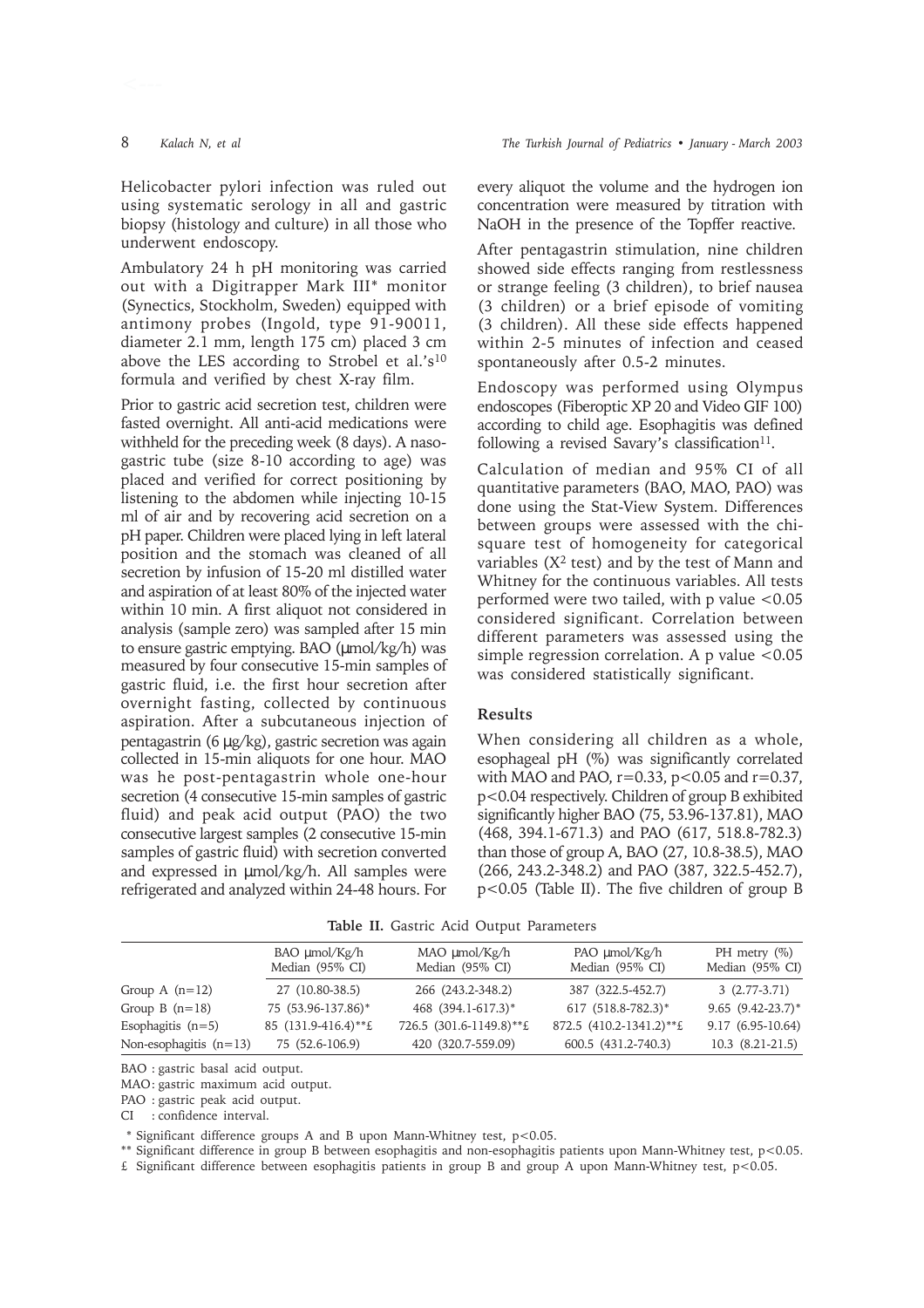with severe esophagitis exhibited significantly higher BAO, MAO and PAO than the 13 other children from the same group and those of group A, p<0.05 (Table II). However, there was no significant difference in pH (%) between the four children with severe esophagitis and the 13 other children from group B.

From a clinical point of view, no correlation was found between the clinical severity of the disease and pH (%) and/or acid output. However, the three children with the highest MAO and PAO values exhibited the most severe complications, chronic otitis media (associated with cholesteatoma, patient n°24 of Table I), refractory laryngitis with permanent tic and grade III esophagitis (n°26) and grade II esophagitis (n°28).

## **Discussion**

Our study shows that gastric acidity varies according to children and that long-lasting and severe GER is associated with hyper-secretion of gastric acid.

Gastric acid secretion has been widely explored in adults because of the high incidence of peptic ulcer disease and atrophic gastritis. Data indicate a possible gastric acid hyper-secretion in both duodenal ulcer and Zollinger-Ellison syndrome<sup>12-13</sup>. Measurement of gastric acid secretion during chronic GER is less common but several studies have shown that gastric hyper-secretion could occur in adults with severe refractory GER6 or with severe esophagitis<sup>5</sup>. In children, several studies evaluated gastric acid secretion when dealing with peptic ulcer disease before the discovery of the role of Helicobacter pylori $12,14$ .

In this study, children with duration of pH<4 above 5.2% of total recording time (group B) and those with severe esophagitis were shown to have a higher acid secretion that those with a reflux index <5.2% (group A). This finding is in accordance with the studies carried out in adults, in which an elevated BAO was found in a significant percentage (24%) of patients with GER15. Our study gives additional information regarding MAO and PAO which appear to be also elevated in children with severe chronic GER (group B). No measurement of gastrin was done, thus no correlation with gastrin potential hyper-secretion could be determined.

The reason why an increased gastric acid output may be responsible for a more severe reflux remains debatable. Hyper-secretion of acid might render severe an otherwise benign reflux related to inappropriate relaxation of LES. A highly noxious effect of refluxed material, with a lower ability of saliva to exert its buffering effect, is possible. Also, gastric acid hypersecretion could influence motor dysfunction. Instillation of hydrochloric acid in the stomach of 10 normal subjects resulted in a significant enhancement of reflux tendency as measured by intra-esophageal pH16. An important decrease in LES pressure was associated with the instillation of hydrochloric acid in the stomach of 18 normal subjects<sup>17</sup>. Exposure of esophageal mucosa to gastric acidity can increase blood flow and tissue prostaglandin E2 in the lower esophagus, and then decrease LES pressure and peristaltic movements of the esophagus<sup>18</sup>, especially in the presence of esophagitis<sup>1-2</sup>. Cucchiara et al.<sup>2</sup> have demonstrated the normalization of these motor alterations by intensive anti-acid treatment. All these observations, combined with the results of our study, lead us to emphasize the previously described vicious cycle mechanism of the perpetuation of GER19, and, moreover, to propose this mechanism as one component of GER in those children who happen to hypersecrete gastric acid.

Finally, in children, the variable impact of proton pump inhibitors (PPIs), demonstrated by the large range of dosages used to obtain similar effects on pH metric recordings<sup>20-21</sup>, underlines the occurrence of important individual variations of gastric acid secretion. This, together with our results, also implies that in children, as in adults, inhibitors of gastric acid secretion might be mandatory in the treatment of long-lasting and severe GER.

Children with long-lasting and severe GER hypersecrete gastric acid, although large variations may be observed. Anti-secretory treatment is justified in children with long-lasting GER and high pHmetric reflux index. One may speculate that the varying needs for anti-secretory drugs might relate at least partly to differences in the pattern of gastric acid secretion.

#### **REFERENCES**

- 1. Cucchiara S, Staiano A, Di Lorenzo C, D'Ambrosio R, Andreotti MR, Prato M. Esophageal motor abnormality in children with gastro-esophageal reflux and peptic oesophagitis. J Pediatr 1986; 108: 907-910.
- 2. Cucchiara S, Staiano A, Di Lorenzo C, De Luca RA, Auricchio S. Pathophysiology of gastro-esophageal reflux and distal esophageal motility in children with gastroesophageal reflux disease. J Pediatr Gastroenterol Nutr 1988; 7: 830-836.